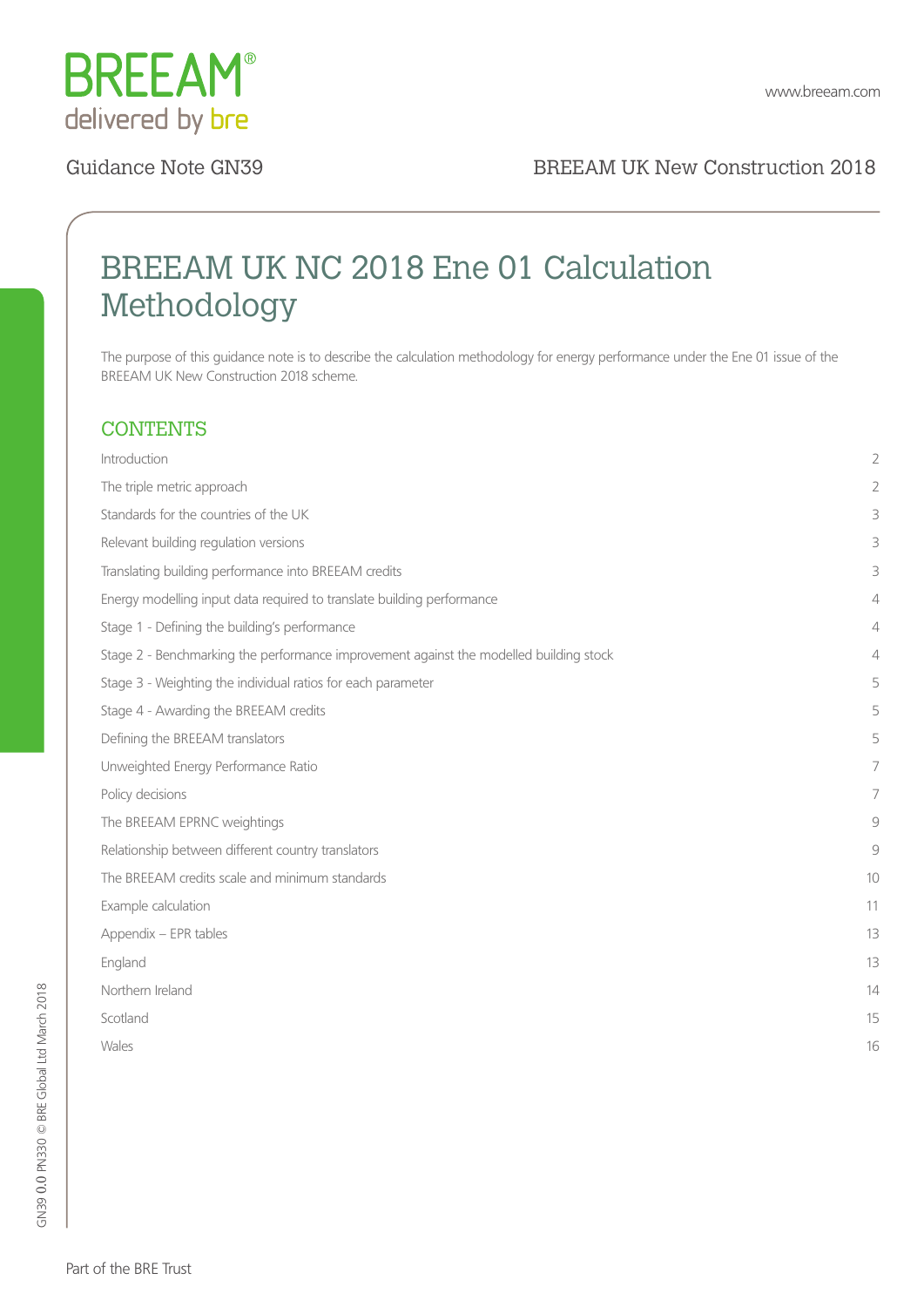

# Guidance Note GN39

## Guidance Note GN39 BREEAM UK New Construction 2018

## Introduction

The calculation methodology for determining the number of credits achieved for energy performance under the Ene 01 assessment issue for BREEAM UK New Construction 2014 scheme has been revised for the BREEAM UK New Construction 2018 scheme. The methodology is based on compliance modelling and uses a triple metric approach that addresses energy demand, energy consumption and  $CO_2$  emissions. The aim of using this approach is to enhance the ability of BREEAM to recognise and promote designs that minimise energy demand and consumption in buildings and then to reduce the carbon emissions resulting from that energy use.

#### The triple metric approach The triple metric approach  $T_{\rm H}$  methodology considers of the modelled performance of a new building when determining  $T_{\rm H}$

The methodology considers three parameters of the modelled performance of a new building when determining the number of credits achieved for this issue, as follows:

- Heating and cooling energy demand.
- $-$  Primary energy consumption.
- $-$  Carbon dioxide (CO<sub>2</sub>) emissions.

'Heating and cooling energy demand' is a measure of the annual heating and cooling energy demand, in MJ/m<sup>2</sup> year. It is influenced by factors including the building fabric performance and air permeability. 'Heating and cooling energy demand' is a measure of the annual heating and cooling energy demand, in MJ/m2 year. It is influenced by factors including the building factors including factors including factors with the building factors of the building factors of the building factors of the building factors of the building factors of the building factors o

'Primary energy consumption' is a measure of the building's primary energy use in kWh/m² year. Primary energy means energy from rimary chergy consumption is a measure of the building's pinnary energy use in KWITHT year. Thinary energy means energy librition process. Primary energy differs from delivered energy in that, delivered energy is that consumed by the building, and reflects how efficiently a building meets its energy demand. For a conventional energy supply of gas and electricity, delivered energy is the sum of the gas and electricity use, as read at the building's meters. Delivered energy consumption is also known as operational energy consumption. Primary energy is transformed by the means of energy generation used and transmitted to the building. When it arrives at the building, it is delivered energy. Primary energy is therefore influenced by both the efficiencies of any on-site building services systems and the efficiencies of energy generation and transmission from the power generators to the building. generation and transmission from the power generators to the building.



**Figure 1 - Delivered energy and primary energy Figure 1 - Delivered energy and primary energy**

The CO<sub>2</sub> emissions parameter is a measure of the carbon dioxide emissions the building emits in meeting its predicted energy demands for heating, cooling, ventilation and lighting, in kg CO<sub>2</sub> /m<sup>2</sup> year. It is influenced by factors including building fabric performance, systems and distribution efficiency and fuel source. The specification of low or zero carbon forms of energy generation (on-site or near-site low carbon or renewable energy) are accounted for in this parameter.  $\frac{1}{\sqrt{2}}$ e<br>Ca<br>Da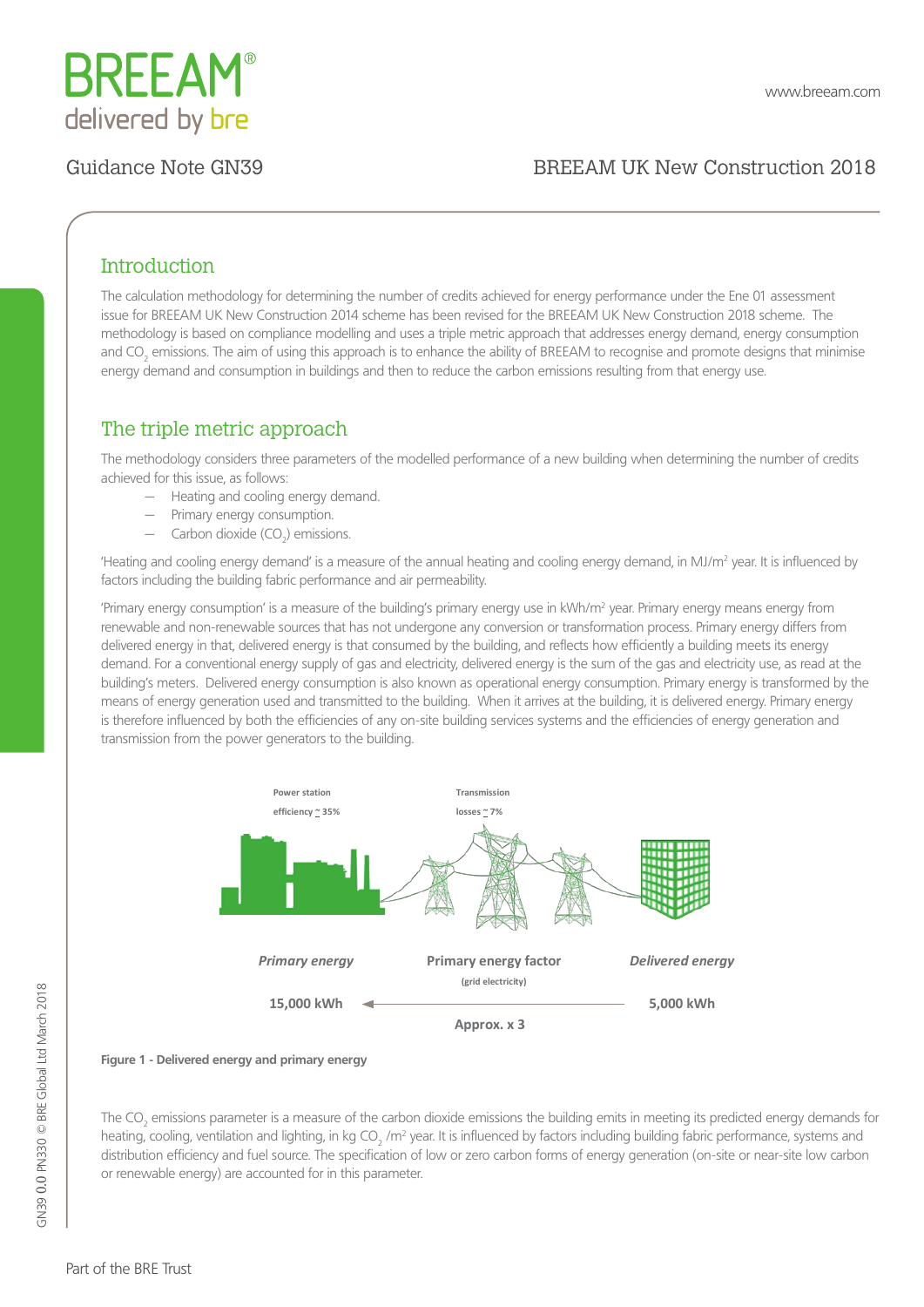

The triple metric approach ensures that standard practice against the energy efficiency or consumption scale cannot be offset by high performance on the carbon metric scale through the specification of low or zero carbon, on or offsite energy solutions. Therefore, BREEAM seeks to encourage and reward a holistic approach to reducing energy and emissions, through a balance of good building design and systems specification.

## Standards for the countries of the UK

The four countries of the UK (Wales, Scotland, Northern Ireland and England) have different building regulation standards for energy. The BREEAM credits for energy performance under Ene 01 are based on the building regulations baseline and methodology, so the credits for this issue are now tailored to each UK country and use different numbers for the translation of energy performance into credits.

Using different baselines for different parts of the UK takes account of the divergence in country-specific energy regulations for new buildings across the UK and ensures that BREEAM reflects local building regulations. This means that any improvement over local regulations will now be reflected in the scoring.

A consequence of this approach is that it means there is a loss of comparability between buildings across the UK. Therefore, the number of credits awarded for a building in one country may be different to those for a building in another country with an identical design. This could lead to a building scoring an Excellent rating in Scotland and an identical building scoring a Very Good rating in England.

## Relevant building regulation versions

The versions of the building regulations that are used to define the baseline in the 2018 version of the Ene 01 energy performance methodology for Northern Ireland, England, Wales and Scotland are as follows:

Northern Ireland: Technical Booklet F2 2012 Conservation of fuel and power in buildings other than dwellings

England: Approved Document Part L2A Conservation of fuel and power in new buildings other than dwellings, 2013 edition – for use in England.

Wales: Approved Document Part L2A Conservation of fuel and power: New buildings other than dwellings – for use in Wales.

Scotland: Technical Handbook 2015 Non Domestic, Section 6 Energy.

When entering building performance information into the BREEAM scoring and reporting tools, it is essential that the correct version of the building regulations is selected in the tool, and that the building performance information is generated by the correct version of the approved software.

## Translating building performance into BREEAM credits

The procedure for translating modelled building performance in each of the above parameters into BREEAM credits is described in detail below. This includes a description of the BREEAM energy performance Ene 01 credits, benchmark scale and how this relates to building regulation compliance and achieving net zero carbon status.

The energy modelling data required to determine building performance is generated by National Calculation Method (NCM) compliant energy modelling software, used by the design team to demonstrate building regulation compliance. The NCM compliant energy modelling software produces a standard output document, called the BRUKL Output Document: Compliance with Building Regulations. The relevant energy modelling data from this document, described below, is then entered into the BREEAM Ene 01 calculator to determine the EPRNC and number of credits achieved.

The Target CO<sub>2</sub> Emission Rate (TER) is the minimum energy performance required by building regulations for a new building for all four countries of the UK. The TER is based on the performance of a notional building, which is defined in the NCM modelling guide for each country.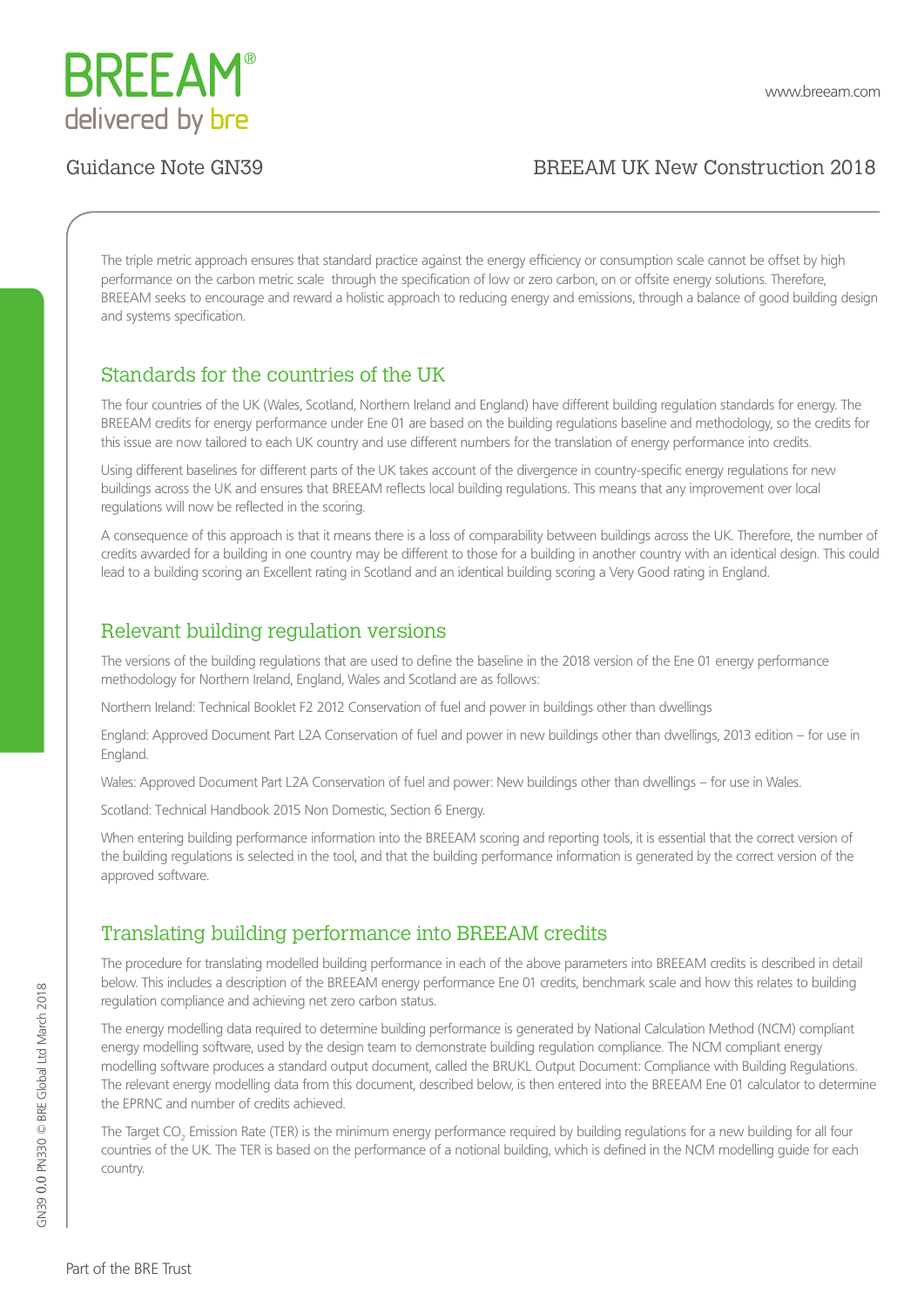



## Guidance Note GN39

## BREEAM UK New Construction 2018

For Wales, Northern Ireland and England and Scotland, the TER is set to equal the CO<sub>2</sub> emissions from the notional building, as the notional building is concurrent with the compliant building regulations standards for these countries. The notional building is used to generate 'Indicative Targets' for demand and consumption as well as the TER for CO<sub>2</sub>, as shown in the Energy & CO<sub>2</sub> Emissions Summary table in the BRUKL Output Document (see example below).  $\frac{1}{2}$  for a statistic statistic summary summary summary summary summary summary summary summary summary summary summary summary summary summary summary summary summary sum

| <b>Energy &amp; CO, Emissions Summary</b> |        |                          |  |
|-------------------------------------------|--------|--------------------------|--|
|                                           | Actual | <b>Indicative Target</b> |  |
| Heating + cooling demand $[MJ/m^2]$       | 240.82 | 210.14                   |  |
| Total consumption [kWh/m <sup>2</sup> ]   | 99.82  | 101.07                   |  |
| Total emissions [kg/m <sup>2</sup> ]      | 44     | 44.4                     |  |

**Figure 2 - Extract from a BRUKL Output Document Figure 2 - Extract from a BRUKL Output Document**

#### Energy modelling input data required to translate building performance Output Document:

The calculation is informed by the following performance data, sourced from the Energy & CO<sub>2</sub> Emissions Summary table in the BRUKL Output Document: **And cooling and cooling energy demand (MJ/m2** yr) and cooling energy demand (MJ/m2 yr) and cooling energy demand (MJ/m2 yr) and cooling energy demand (MJ/m2 yr) and cooling energy demand (MJ/m2 yr) and co

- $-$  Building floor area (m<sup>2</sup>)
- $-$  Notional building heating and cooling energy demand (MJ/m<sup>2</sup> yr)
- $-$  Actual building heating and cooling energy demand (MJ/m<sup>2</sup> yr)
- Notional building primary energy consumption (kWh/m<sup>2</sup> yr)
- Actual building primary energy consumption (kWh/m<sup>2</sup> yr)
	- Target Emission Rate (TER) (kg CO<sub>2</sub> /m<sup>2</sup> yr)
- Building Emission Rate (BER) (kg CO<sub>2</sub> /m<sup>2</sup> yr)

#### **improvement of the stage of the actual performance** of the modelled building design specification to the notional performance of the notional performance of the notional performance of the notional performance of the noti performance of the modelled building design specification as a proportion for the three parameters on annual basis  $\frac{1}{n}$

The first stage of translating modelled building energy performance in to BREEAM credits is to calculate the 'building performance improvement'. This is done by comparing the actual performance of the modelled building design specification to the notional performance Improvement: This is done by compainty the detail performance or the modelled building design specification to the hodonar performance or the modelled building design specification as a proportion for each of the three par en the modelled building design specification as a proportion for each or the three<br>energy demand; primary energy consumption; and CO<sub>2</sub> emissions.

|  |  | actual building performance (A) |  |
|--|--|---------------------------------|--|
|  |  |                                 |  |

Building performance proportion = and hotional building performance (N) Building performance proportion =  $\overline{\phantom{a}}$ 

Building demand performance improvement = A/N demand

Building primary consumption performance improvement = A/N primary consumption

Building  $\text{CO}_2$  performance improvement = BER/TER

### Stage 2 - Benchmarking the performance improvement against the modelled building stock

Each of the percentages from stage 1 is then 'translated' into an Energy Performance Ratio (EPR) for each parameter expressed as a value. See below for a detailed description of how the translators are derived and building performance is benchmarked.

To achieve an Energy Performance Ratio of less than one for any of the three parameters, the building's performance must be better than the level achieved for the same parameter by the notional building specification.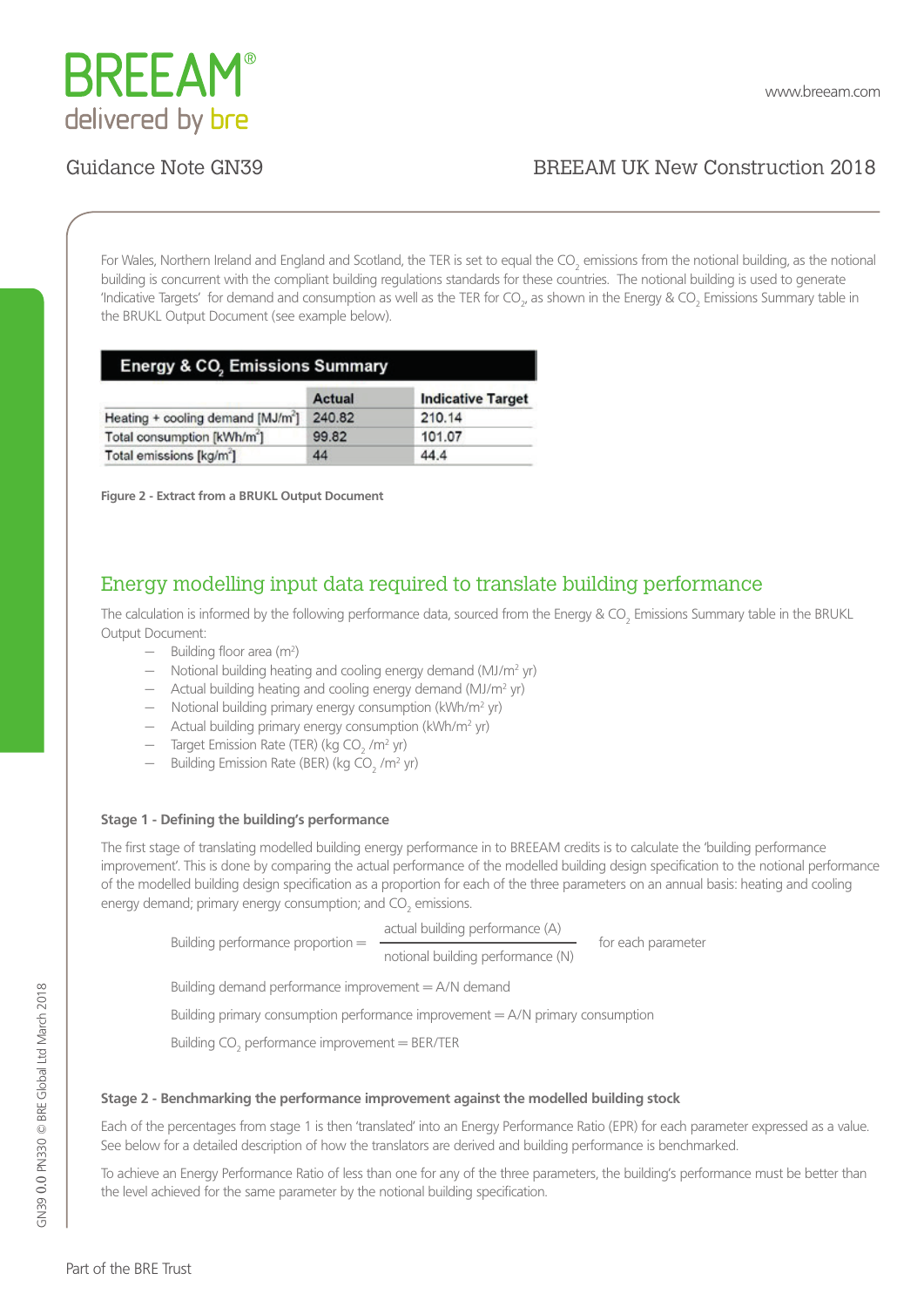

### **Stage 3 - Weighting the individual ratios for each parameter**

The Energy Performance Ratios for each parameter from stage 2 are then multiplied by weightings.

These weightings reflect the maximum that each parameter can contribute towards the overall Energy Performance Ratio, EPR<sub>NC</sub>, and therefore BREEAM credits. BREEAM UK New Construction 2018 uses a weighting factor in the stage 3 calculation to reflect equal importance of the three energy metrics:

Weighted EPR $_{\text{dom}} =$  Building energy heating and cooling demand weighting x unweighted EPR $_{\text{dom}}$ 

Weighted EPR<sub>PC</sub> = Primary energy consumption weighting x unweighted EPR<sub>PC</sub>

Weighted EPR $_{\rm CO2} =$  CO<sub>2</sub> weighting x unweighted EPR $_{\rm CO2}$ 

Note: Different weightings are used for buildings/ building areas assessed using the domestic assessment method, e.g. Standard Assessment Procedure (SAP), i.e. residential areas. Please refer to the Methodology section of the Energy 01 issue for guidance on calculating the Ene 01 performance of buildings with residential areas modelled using the domestic assessment method.

### **Stage 4 - Awarding the BREEAM credits**

The weighted Energy Performance Ratios for each parameter from stage 3 are totalled to give an overall Energy Performance Ratio for New Construction, EPRNC . This is then compared to the table of benchmarks to determine the number of BREEAM credits awarded. See the Ene 01 issue for the BREEAM credits benchmark scale and its relation to the building regulations compliant standard for each nation and BREEAM's minimum standards.

 $EPR_{\text{dom}} + EPR_{\text{loc}} + EPR_{\text{cov}} = EPR_{\text{loc}}$ 

A completed example of this calculation procedure is provided on the following pages.

## Defining the BREEAM translators

The translator of performance for each of the three parameters is derived from performance modelling of a stock of actual buildings, which represent different building types, using an NCM compliant software package.

Although minimum energy performance standards for compliance with Part L2a of the Building Regulations has remained unchanged since 2013, BREEAM UK New Construction 2018 has revised the translators to reflect improvements in the energy efficiency of new buildings.

Accordingly, the translator curves used to determine the Energy Performance Ratios (EPRs) for each of the three energy metrics, energy demand, primary energy consumption and carbon emissions, and hence the overall EPRNC for compliance modelling, have been updated. The distribution of the ratio of Actual/Notional building performance was determined which then informs the unweighted Energy Performance Ratios (EPRs) so that a specific Energy Performance Ratio (unweighted) will be achieved where the assessed building achieves a defined percentage improvement on the notional building standard.

A representative sample of buildings that underwent BREEAM assessment under the 2014 scheme were used to determine the 2018 translator curves for England. Using actual performance data to benchmark performance data means that the energy performance is directly comparable to other BREEAM assessed buildings. However, for Scotland, Wales and Northern Ireland sample sizes are currently insufficient to adopt this method and so the translator curves for these countries were based on the 2014 methodology using an updated energy performance specification.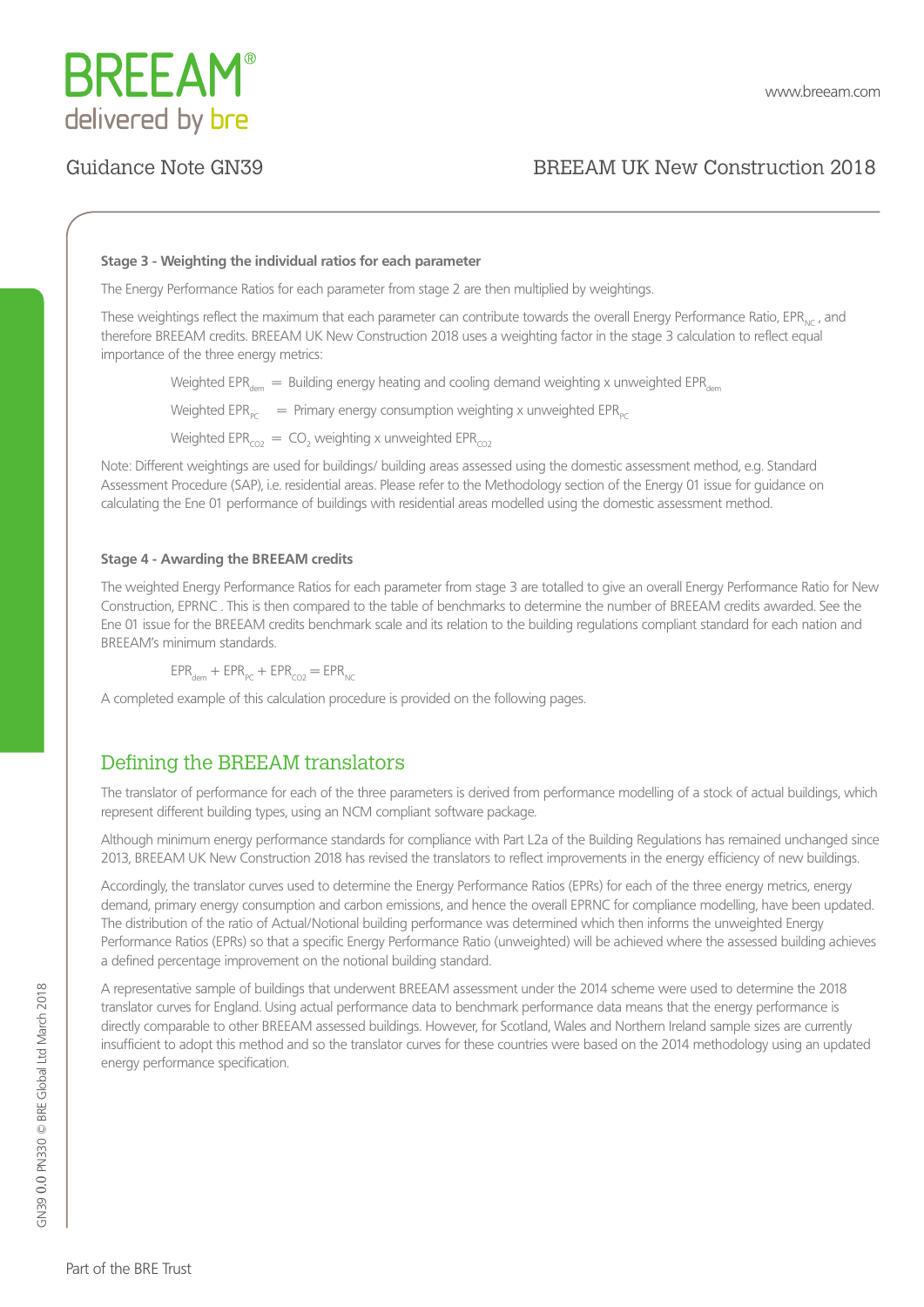

### **England translators**

A representative sample of buildings that underwent BREEAM assessment under the 2014 scheme were used to determine the 2018 The translator curve for each of the three energy metrics. Here the mean A/N value for the sample defines the 0.5 policy decision point for all translator curve for each of the three energy metrics. Here the mean A/N value three translator curves. This means that the unweighted EPR scores directly reflect where the performance sits within the distribution for BREEAM assessed buildings.



**Figure 3 - Example Ene 01 building performance translator England**

1 This was previously referred to as a best practice specification. However, as the approach used specifies high performance components rather than taking a holistic approach to optimise energy performance,<br>hence hypotheti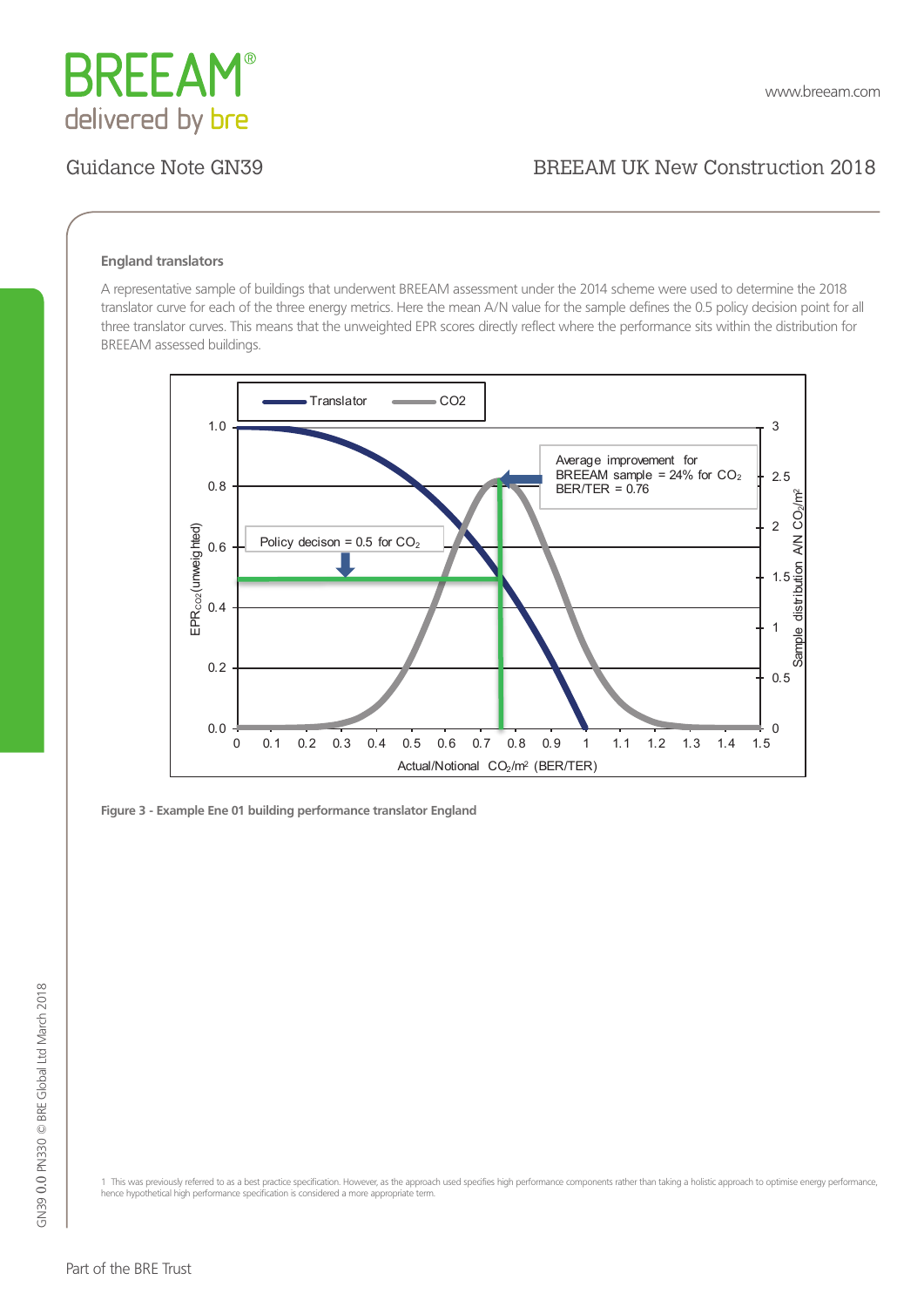

### **Scotland, Wales and Northern Ireland translators**

were insumdent. Therefore, the methodology for the 2014 translators was used, but with the nigh performance spedification updated to<br>take account of improvements in plant and equipment efficiencies. These translators were converted to comply with the relevant building regulations for each country and then modified to a high performance specification that For other countries it was not possible to use data from BREEAM assessed building to determine the translator curves as the sample sizes were insufficient. Therefore, the methodology for the 2014 translators was used, but with the high performance specification updated to comprises high thermal performance parameters, equipment and system efficiencies, etc..

as well as a normal distribution of performance for each parameter for the range of buildings modelled (graphically represented by the bell curve in the example below). This average performance improvement, coupled with a number of 'policy' decisions, described below, were Using the data from this modelling, an average high performance improvement factor was determined for each of the three parameters then used to define a means of benchmarking actual building performance (graphically represented by the curve in the following example).

Ene 01 building performance translator

Example: CO<sub>2</sub>, Wales



### **Figure 4 - Example Ene 01 building performance translator Wales Figure 4 - Example Ene 01 building performance translator Wales**

#### **Unweighted Energy Performance Ratio** Unweighted Energy Performance Ratio  $T_{\rm eff}$  Performance Ratio (EPR) for each parameter is determining that the point that the assessed building the assessed building the point that the assessed building the assessed building that the assessed building the

The unweighted Energy Performance Ratio (EPR) for each parameter is derived by determining the point that the assessed building's performance, as a proportion of actual performance compared with notional performance, intersects with the translator curve. Using the above graph as an example for the CO<sub>2</sub> parameter, a building with carbon dioxide emissions 10% lower than the notional building, i.e. the proportion of its emissions is 0.9 of the notional building emissions, would achieve an Energy Performance Ratio (unweighted) for the CO<sub>3</sub> parameter of about  $\,$  0.35 (0.325 to be precise).  $\alpha$  example for the  $\mathcal{C}\mathcal{O}_2$  parameter, a bulk

### **Policy decisions**

Each parameter translator curve is defined from the modelled building stock, and the following 'policy' decisions.

A specific Energy Performance Ratio (unweighted) will be achieved where the assessed building achieves a defined percentage improvement on the notional building standard, where the defined percentage improvement is based on the average of the modelled building stock. de de alican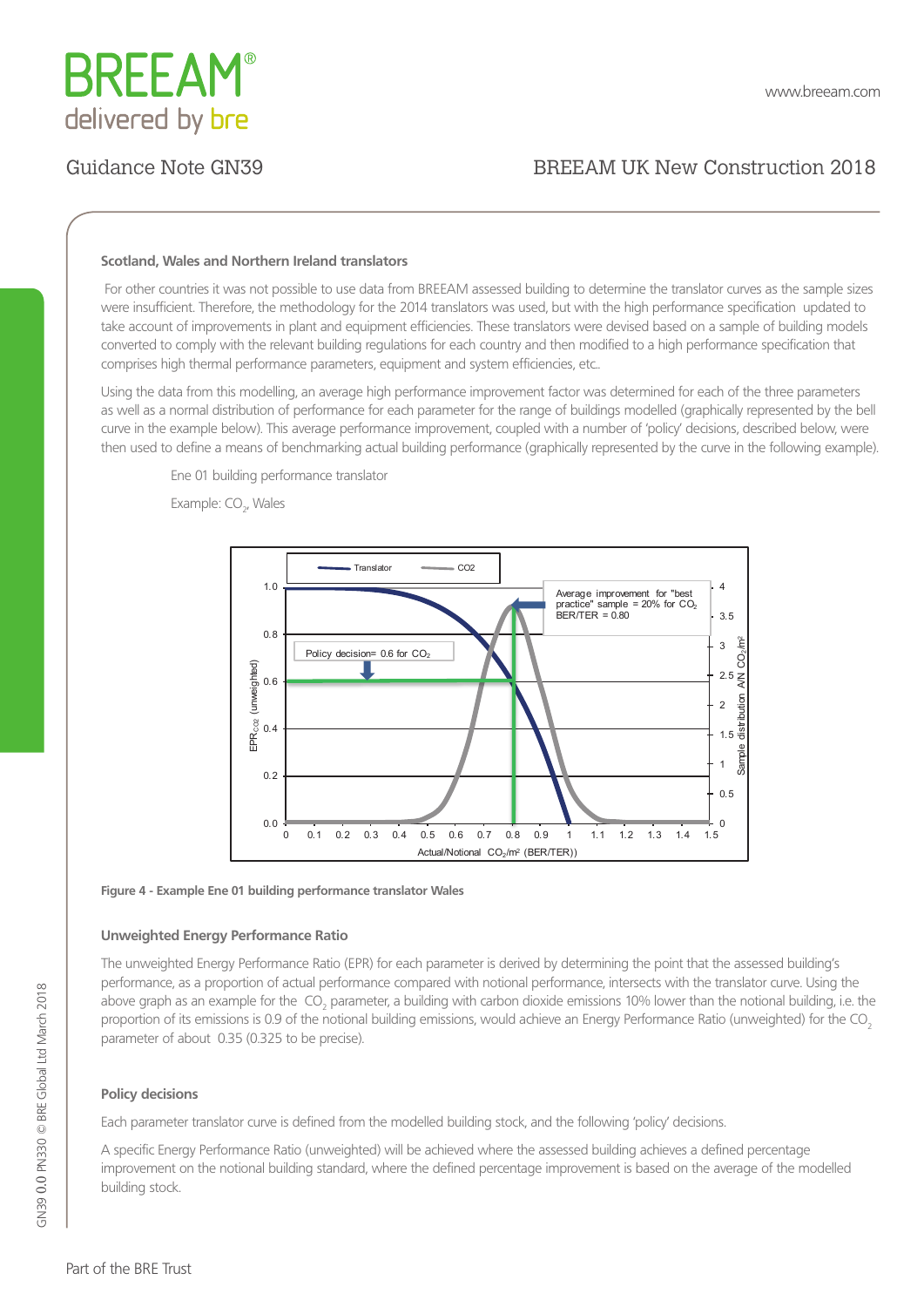

The policy decision points defined by the EPRs for each country are shown in the table below:

### **Table 1 – Policy decision points for each parameter country**

| <b>Parameter</b>                            | <b>England</b> | <b>Scotland, Wales and</b><br><b>Northern Ireland</b> |
|---------------------------------------------|----------------|-------------------------------------------------------|
| Building heating and cooling energy demand  |                | 0.8                                                   |
| Primary energy consumption                  |                | 0.8                                                   |
| Carbon dioxide (CO <sub>2</sub> ) emissions |                | 0.6                                                   |

Whilst the EPRs that define average high performance values for Scotland, Wales and Northern Ireland are the same, the average high performance improvements differ depending on the notional building baseline for each country.

For example, for the carbon dioxide emissions for a building in Wales, an Energy Performance Ratio of 0.8 will be achieved where the actual building achieves a defined high performance level for demand that is approximately a 20% improvement on the notional building standard, whereas for Northern Ireland it is 28% and for Scotland 2013 it is 26%.

See the table below for the average high performance improvements for each country by percentage improvement and by proportion of actual to notional performance (proportion A/N).

#### **Table 2 - Average performance improvements for each country**

| Country                                     |                                     | <b>Wales</b> (high performance) | <b>Scotland (high performance)</b> |                |                                 |  |
|---------------------------------------------|-------------------------------------|---------------------------------|------------------------------------|----------------|---------------------------------|--|
| Parameter                                   | % improvement                       | Proportion A/N                  | % improvement                      | Proportion A/N |                                 |  |
| Building heating and cooling energy demand  | 16%                                 | 0.84                            | 18%                                | 0.82           |                                 |  |
| Primary energy consumption                  | 28%                                 | 0.72                            | 32%                                | 0.68           |                                 |  |
| Carbon dioxide (CO <sub>2</sub> ) emissions | 20%                                 | 0.80                            | 26%                                | 0.74           |                                 |  |
| <b>Country</b>                              | Northern Ireland (high performance) |                                 |                                    |                | <b>England (average BREEAM)</b> |  |
| Parameter                                   | % improvement                       | Proportion A/N                  | % improvement                      | Proportion A/N |                                 |  |
| Building heating and cooling energy demand  | 24%                                 | 0.76                            | 23%                                | 0.77           |                                 |  |
| Primary energy consumption                  | 31%                                 | 0.69                            | 16%                                | 0.84           |                                 |  |
| Carbon dioxide (CO <sub>2</sub> ) emissions | 34%                                 | 0.66                            | 24%                                | 0.76           |                                 |  |

The translator curves for each parameter for Wales, Northern Ireland and England and for CO<sub>2</sub> for Scotland are derived by generating a curve that connects three points:

- 1. Proportion  $A/N = 1$ , EPR = 0
- 2. Proportion A/N = average BREEAM (for England) or "high performance" (for other countries) EPR for 'policy decision'
- 3. Proportion  $A/N = 0$ . EPR = 1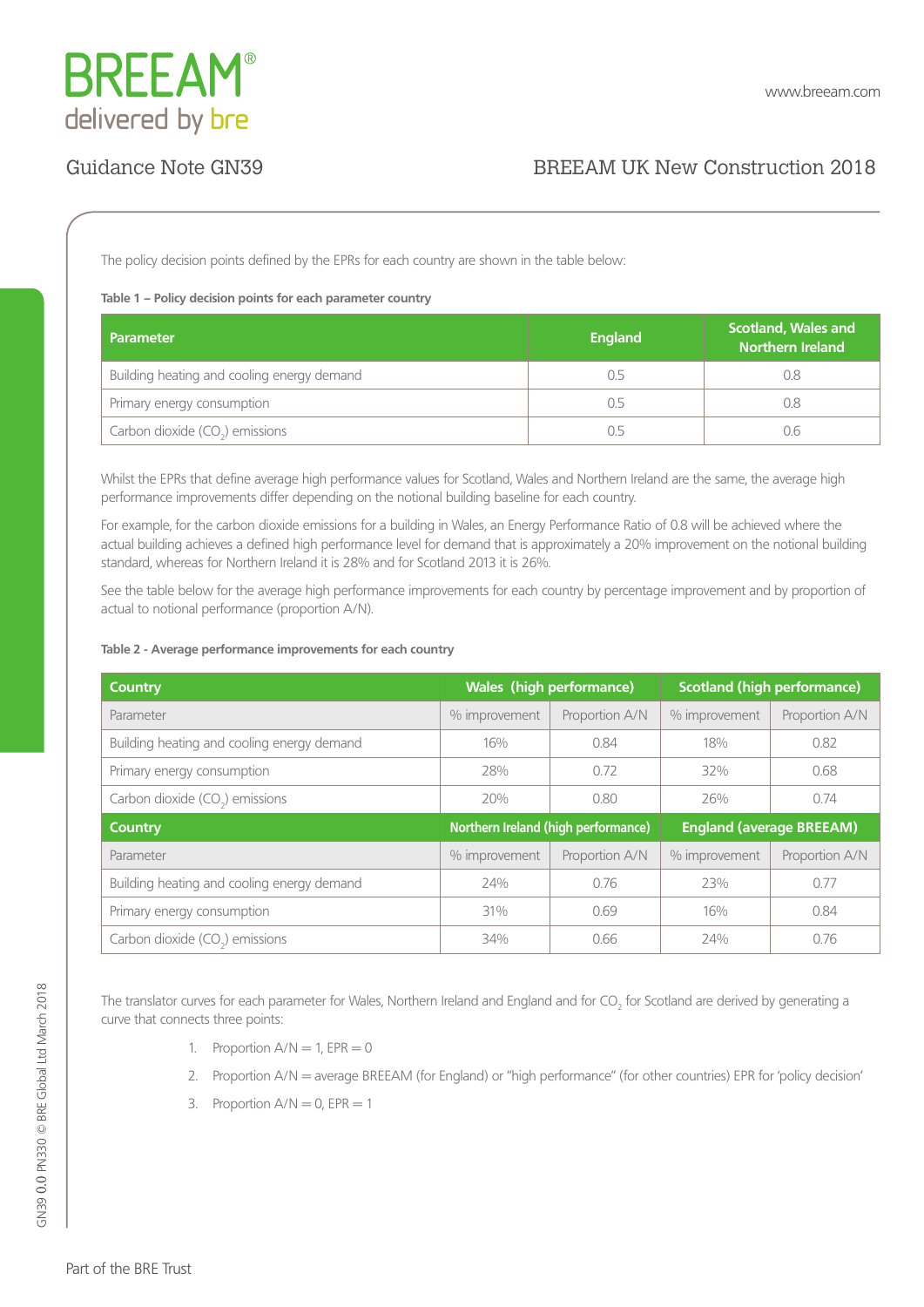

This curve is formed from the following equation:

Energy Performance Ratio (unweighted) =  $1 - (A/N)n$ 

where:

- $A = actual building performance$
- $N =$  notional building performance
- $n = a$  function of the parameter EPR at the 'policy decision' and the average proportion of actual / notional building performance.

EPR = parameter Energy Performance Ratio (unweighted)

#### **Table 3 - 'n' value for each parameter and country**

| <b>Parameter</b>                           | <b>Wales</b> | <b>Scotland</b> | <b>Northern Ireland</b> | <b>England</b> |
|--------------------------------------------|--------------|-----------------|-------------------------|----------------|
| Building heating and cooling energy demand | 9.08         | 823             | 5.88                    | 2.67           |
| Primary energy consumption                 | 4.87         | 413             | 442                     | 3.92           |
| Carbon dioxide $(CO2)$ emissions           | 404          | 298             |                         | 249            |

## The BREEAM EPRNC weightings

The 2018 Ene 01 methodology gives equal weighting to all three energy parameters to ensure that each parameter is given equal consideration when assessing the overall performance in terms of BREEAM credits.

#### **Table 4 - Weightings for each parameter and country**

| Parameter                                   | <b>All countries</b> |
|---------------------------------------------|----------------------|
| Building energy heating and cooling demand  | 0.333                |
| Primary energy consumption                  | 0333                 |
| Carbon dioxide (CO <sub>2</sub> ) emissions | 0333                 |

## Relationship between different country translators

The translator approach helps to improve the comparability between different parts of the UK by reflecting the fact that the different building regulations / regulatory baselines differ.

Figure 5 illustrates the different country translators for CO<sub>2</sub> emissions.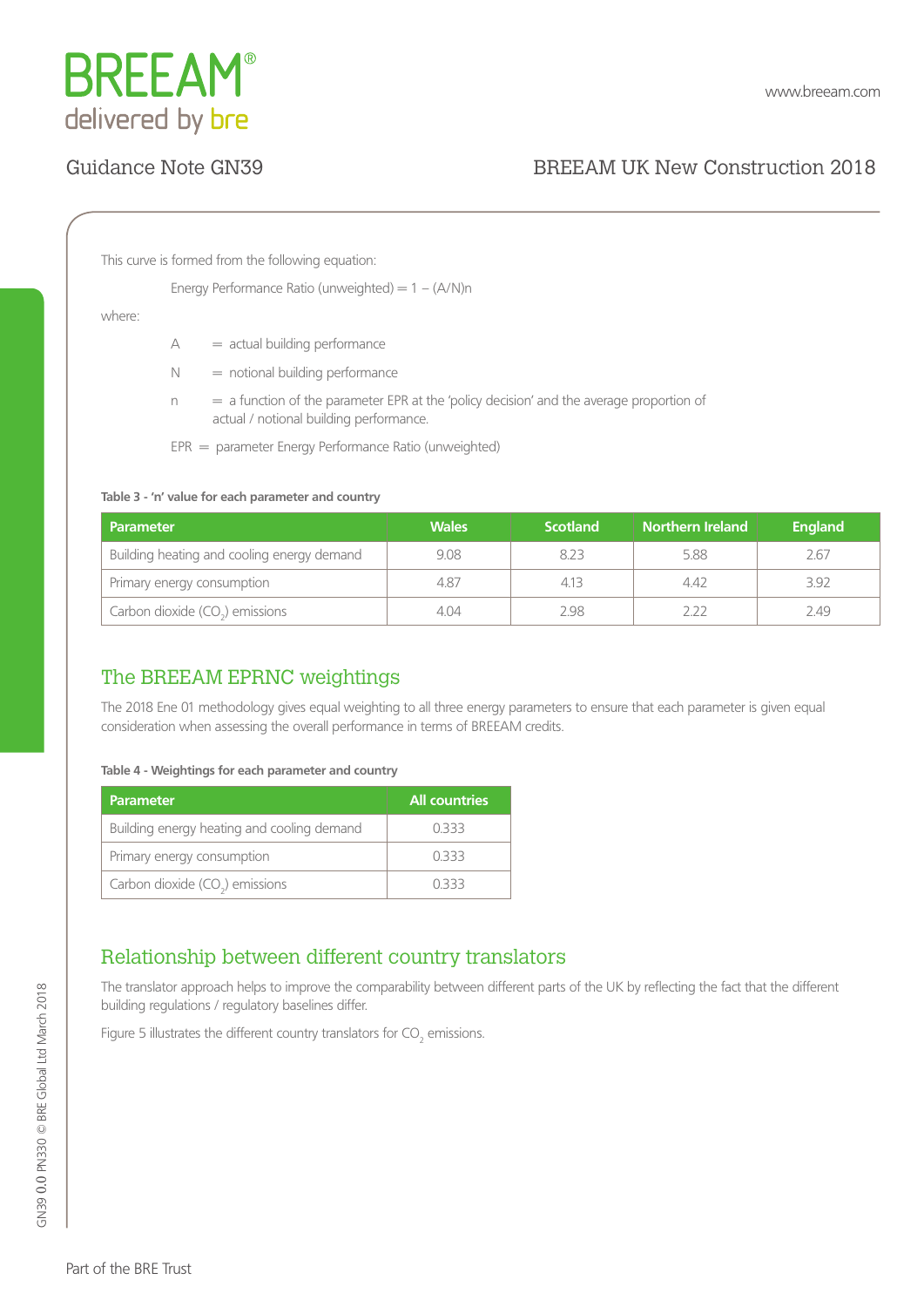

## BREEAM UK New Construction 2018  $\frac{1}{2}$

Guidance Note GN39 BREEAM UK New Construction 2018



### **Figure 5** - Different country translators for CO<sub>2</sub> emissions

It can be seen that the translator for England is more generous than that for Northern Ireland. If for example a building were to achieve a It can be seen that the translator for England is more generous than that for Northern Ireland. If for example a building were to achieve a 20% improvement over the TER (equivalent to 0.8 on the X-axis), then this would equate to an EPR of about 0.427 in England, but only about 0.390 for Northern Ireland. This reflects the fact that it is more difficult to achieve an improvement over the regulatory baseline in England.

This means that the methodology leads to a converging of the standards at higher levels, and therefore better performing buildings will  $T_{\rm eff}$  and  $T_{\rm eff}$  scales scale and minimum standards scales scales scales scales scales scales scales scales scales scales scales scales scales scales scales scales scales scales scales scales scales scales scales sca tend to achieve a similar number of credits in the different countries for identical designs.

## The BREEAM credits scale and minimum standards

The number of BREEAM credits is determined by the EPR $_{\sf NC}$  for the building. The credit scale is given in Table – 6.1: Ene 01 EPR $_{\sf NC}$ benchmark scale in the BREEAM UK New Construction 2018 technical manual. There are up to 9 standard credits available.

PF<br>ni:<br>ru The EPR<sub>NC</sub> required to achieve 1 credit is 0.01 and there is a linear scale up to an EPR<sub>NC</sub> of 0.9 for 9 credits. This entry level serves to recognise buildings which achieve a small improvement over a Building Regulations compliant design. Table 5 describes the BREEAM New Construction scheme's minimum standards for Ene 01.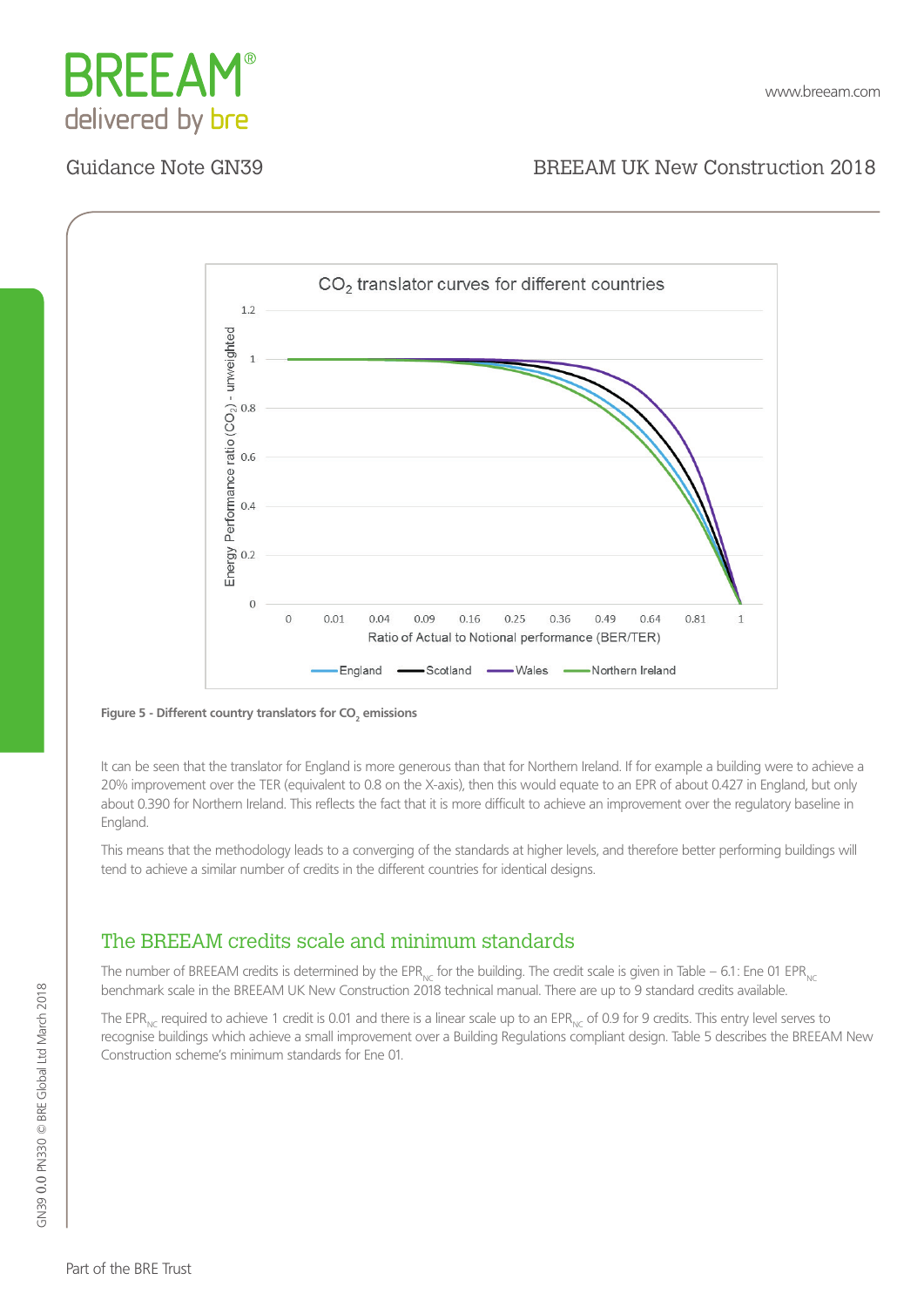#### **Table 5 - Ene 01 minimum standards**

| <b>BREEAM</b> credits | EPR <sub>NC</sub>                                    | Minimum standards                     |
|-----------------------|------------------------------------------------------|---------------------------------------|
|                       | 0.1                                                  | To achieve at least one Ene 01 credit |
|                       | 04                                                   | To achieve an Excellent rating        |
| h                     | 06                                                   | To achieve an Outstanding rating      |
| $\bigcirc$            | 0.9 AND zero net regulated CO <sub>2</sub> emissions |                                       |

The maximum number of standard BREEAM credits, 9, is awarded where a building achieves an EPR<sub>NC</sub> of 0.90 and a 100% improvement on the building regulations Target Emission Rate i.e. a net zero regulated carbon building. This could be achieved by this example:

#### **Table 6 - Example of how to achieve 9 credits for a building located in Wales**

| <b>Parameter</b>                              | % performance<br>improvement | <b>Proportion of</b><br>actual/ notional<br>performance | <b>EPR</b><br>(unweighted) | Weighting | <b>EPR</b> (weighted) |
|-----------------------------------------------|------------------------------|---------------------------------------------------------|----------------------------|-----------|-----------------------|
| Building energy heating and<br>cooling demand | 30%                          | 0.7                                                     | 0.961                      | 0.333     | 0.320                 |
| Primary energy consumption                    | 30%                          | 0.7                                                     | 0.824                      | 0.333     | 0.275                 |
| Carbon dioxide $(CO_2)$<br>emissions          | $100\%$                      |                                                         |                            | 0.33      | 0.333                 |

 $EPR_{NC} = EPR_{dem} + EPR_{PC} + EPR_{CO2}$  $= 0.320 + 0.275 + 0.333$  $= 0.928$ 

### Example calculation

The following provides an example calculation of each of the three stages of the methodology for a building located in England.

**Stage 1:** Define the building's performance as a proportion of the BREEAM 2018 notional building level

| Demand (MJ/m <sup>2</sup> yr):                 | $65/80 = 0.813$   |
|------------------------------------------------|-------------------|
| Consumption (kWh/m <sup>2</sup> yr):           | $250/300 = 0.833$ |
| Carbon dioxide (kg $CO$ , /m <sup>2</sup> yr): | $40/50 = 0.800$   |

**Stage 2:** Benchmark the performance improvement against the modelled building stock i.e. the point that a building's performance as a proportion intersects with the translator curve

| Unweighted demand ratio:                                               | $1 - (0.813 \cdot 2.67) = 0.426$ |
|------------------------------------------------------------------------|----------------------------------|
| Unweighted consumption ratio: $1 - (0.833 \cdot 3.92) = 0.511$         |                                  |
| Unweighted carbon dioxide ratio: $1 - (0.800 \text{ A } 2.49) = 0.427$ |                                  |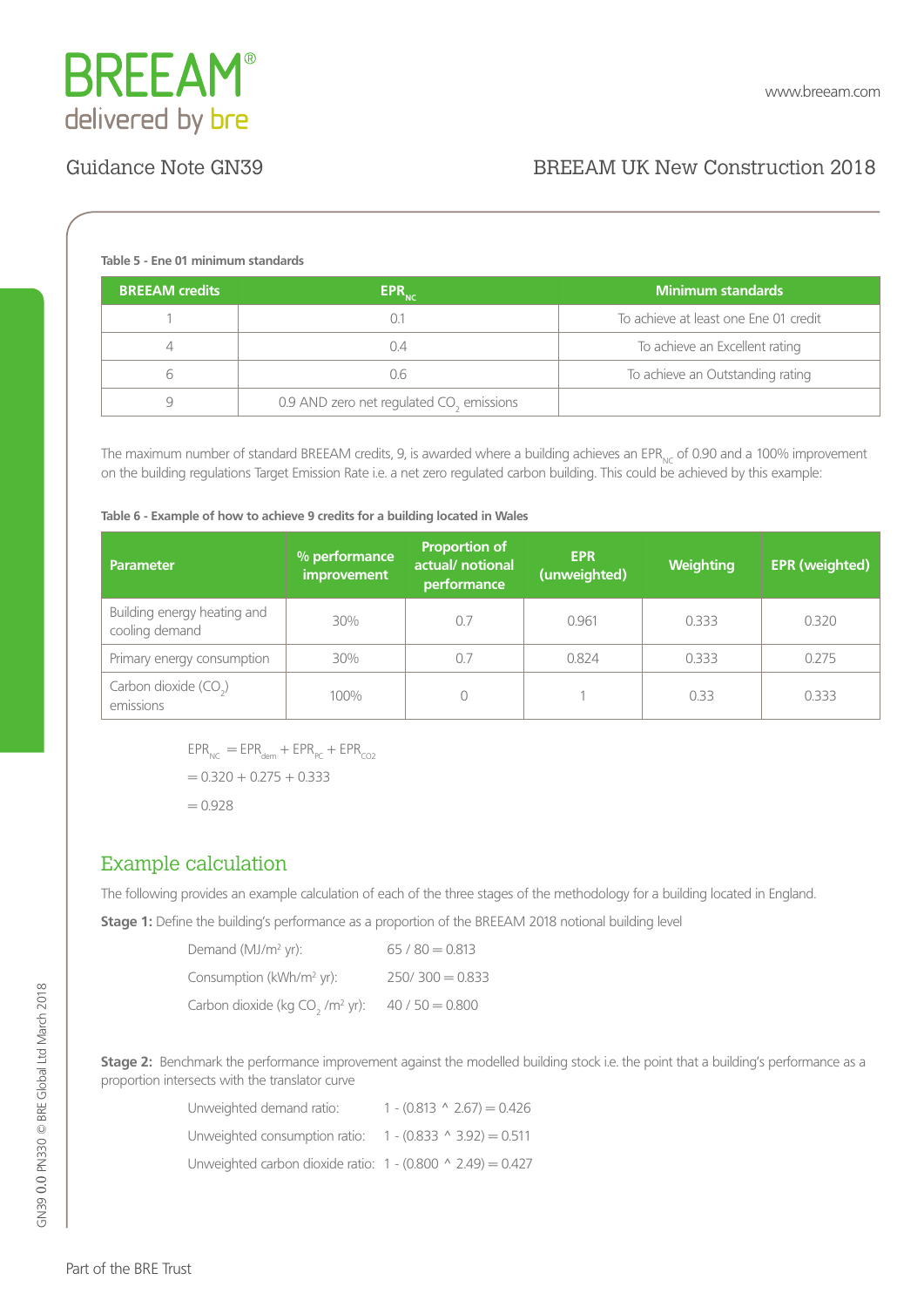

**Stage 3:** Apply the weightings

| Weighted demand ratio:         | $0.426/3 = 0.142$ |
|--------------------------------|-------------------|
| Weighted consumption ratio:    | $0.551/3 = 0.170$ |
| Weighted carbon dioxide ratio: | $0.427/3 = 0.142$ |

**Stage 4:** Determining the number of BREEAM credits

Overall EPRNC :  $0.142 + 0.170 + 0.142 = 0.455$ 

Look up the number of credits and the minimum standards achieved from the credit table in the technical manual. No. of BREEAM credits: 4 BREEAM credits

This meets the minimum standard for an Excellent rating.

Note that in instances where the actual building performance values are worse than that of the notional buildings this will result in a negative EPR and so the numbers of credits awarded will be adversely affected by poor performance for a particular metric. Furthermore, no credits will be awarded if the CO<sub>2</sub> emissions for the actual building (BER) is higher than the notional (TER).

This Guidance Note on the Ene 01 Methodology is available to download from the BREEAM Assessors' Extranet and the BREEAM website (see the Resources section).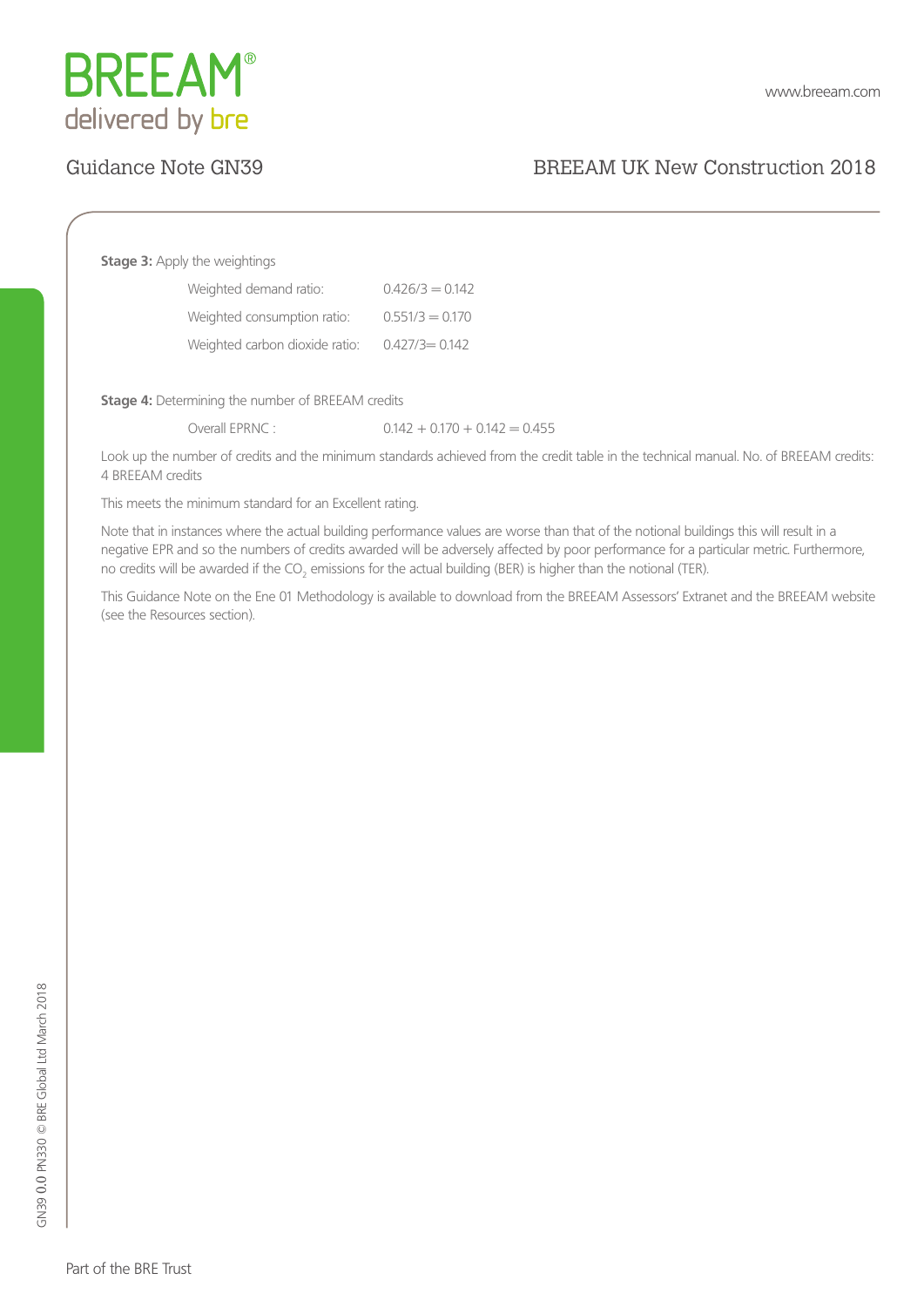

## Appendix – EPR tables

**England**

| % improvement | <b>Proportion actual/</b><br>notional, A/N | <b>Contribution to demand</b><br><b>EPR</b> | <b>Contribution to EPR</b><br>consumption | Contribution to CO <sub>2</sub><br><b>EPR</b> |
|---------------|--------------------------------------------|---------------------------------------------|-------------------------------------------|-----------------------------------------------|
| $0\%$         | $\mathbf{1}$                               | $\bigcirc$                                  | $\bigcirc$                                | $\bigcirc$                                    |
| $1\%$         | 0.99                                       | 0.0088                                      | 0.0129                                    | 0.0082                                        |
| 2%            | 0.98                                       | 0.0175                                      | 0.0254                                    | 0.0164                                        |
| $3\%$         | 0.97                                       | 0.0261                                      | 0.0376                                    | 0.0244                                        |
| 4%            | 0.96                                       | 0.0345                                      | 0.0493                                    | 0.0323                                        |
| 5%            | 0.95                                       | 0.0427                                      | 0.0608                                    | 0.0400                                        |
| 6%            | 0.94                                       | 0.0508                                      | 0.0719                                    | 0.0476                                        |
| 7%            | 0.93                                       | 0.0588                                      | 0.0826                                    | 0.0552                                        |
| 8%            | 0.92                                       | 0.0666                                      | 0.0930                                    | 0.0626                                        |
| 9%            | 0.91                                       | 0.0743                                      | 0.1031                                    | 0.0698                                        |
| 10%           | 0.90                                       | 0.0819                                      | 0.1129                                    | 0.0770                                        |
| 11%           | 0.89                                       | 0.0893                                      | 0.1223                                    | 0.0840                                        |
| 12%           | 0.88                                       | 0.0965                                      | 0.1315                                    | 0.0910                                        |
| 13%           | 0.87                                       | 0.1037                                      | 0.1403                                    | 0.0978                                        |
| 14%           | 0.86                                       | 0.1106                                      | 0.1489                                    | 0.1045                                        |
| 15%           | 0.85                                       | 0.1175                                      | 0.1572                                    | 0.1110                                        |
| 16%           | 0.84                                       | 0.1242                                      | 0.1652                                    | 0.1175                                        |
| 17%           | 0.83                                       | 0.1308                                      | 0.1729                                    | 0.1238                                        |
| 18%           | 0.82                                       | 0.1373                                      | 0.1803                                    | 0.1301                                        |
| 19%           | 0.81                                       | 0.1436                                      | 0.1875                                    | 0.1362                                        |
| 20%           | 0.80                                       | 0.1498                                      | 0.1945                                    | 0.1422                                        |
| 25%           | 0.75                                       | 0.1789                                      | 0.2255                                    | 0.1706                                        |
| 30%           | 0.70                                       | 0.2049                                      | 0.2511                                    | 0.1963                                        |
| 35%           | 0.65                                       | 0.2280                                      | 0.2719                                    | 0.2194                                        |
| 40%           | 0.60                                       | 0.2483                                      | 0.2884                                    | 0.2400                                        |
| 45%           | 0.55                                       | 0.2660                                      | 0.3014                                    | 0.2582                                        |
| 50%           | 0.50                                       | 0.2811                                      | 0.3114                                    | 0.2741                                        |
| 55%           | 0.45                                       | 0.2939                                      | 0.3188                                    | 0.2878                                        |
| 60%           | 0.40                                       | 0.3046                                      | 0.3242                                    | 0.2994                                        |
| 65%           | 0.35                                       | 0.3132                                      | 0.3279                                    | 0.3090                                        |
| 70%           | 0.30                                       | 0.3200                                      | 0.3304                                    | 0.3168                                        |
| 75%           | 0.25                                       | 0.3252                                      | 0.3319                                    | 0.3228                                        |
| 80%           | 0.20                                       | 0.3288                                      | 0.3327                                    | 0.3273                                        |
| 100%          | $\bigcirc$                                 | 0.3333                                      | 0.3333                                    | 0.3333                                        |

The percentage improvement is the reduction of demand, consumption or CO<sub>2</sub> emissions for the actual building compared with the building regulations compliant standard.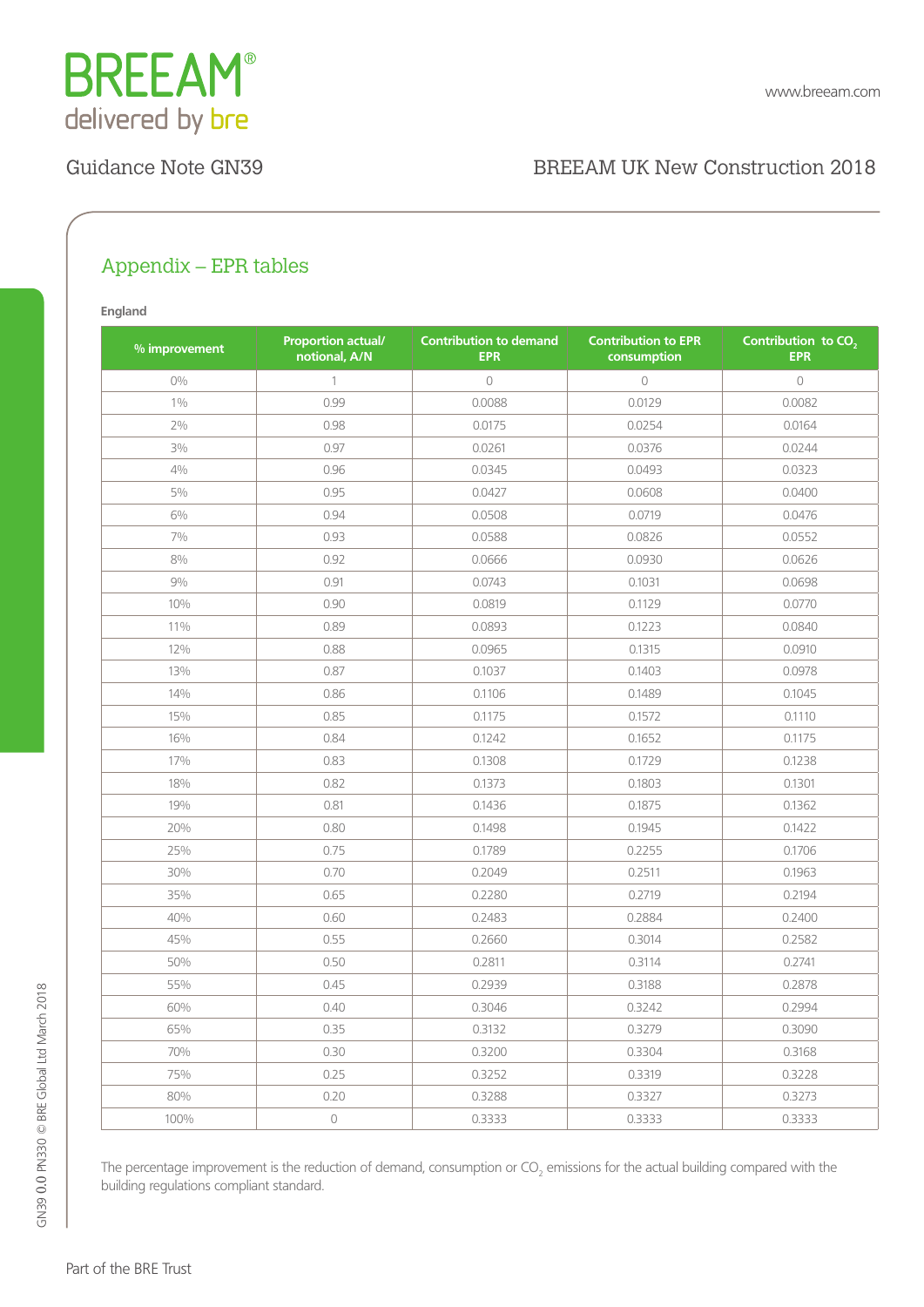

|               | <b>Proportion actual/</b> | <b>Contribution to demand</b> | <b>Contribution to EPR</b> | Contribution to CO <sub>2</sub> |
|---------------|---------------------------|-------------------------------|----------------------------|---------------------------------|
| % improvement | notional, A/N             | <b>EPR</b>                    | consumption                | <b>EPR</b>                      |
| $0\%$         | $\mathbf{1}$              | $\circ$                       | $\circ$                    | $\bigcirc$                      |
| $1\%$         | 0.99                      | 0.0191                        | 0.0145                     | 0.0073                          |
| 2%            | 0.98                      | 0.0373                        | 0.0285                     | 0.0146                          |
| $3\%$         | 0.97                      | 0.0547                        | 0.0420                     | 0.0218                          |
| 4%            | 0.96                      | 0.0712                        | 0.0550                     | 0.0288                          |
| 5%            | 0.95                      | 0.0868                        | 0.0676                     | 0.0358                          |
| 6%            | 0.94                      | 0.1017                        | 0.0798                     | 0.0427                          |
| 7%            | 0.93                      | 0.1158                        | 0.0915                     | 0.0495                          |
| 8%            | 0.92                      | 0.1292                        | 0.1028                     | 0.0563                          |
| 9%            | 0.91                      | 0.1419                        | 0.1136                     | 0.0629                          |
| 10%           | 0.90                      | 0.1540                        | 0.1241                     | 0.0694                          |
| 11%           | 0.89                      | 0.1654                        | 0.1342                     | 0.0759                          |
| 12%           | 0.88                      | 0.1762                        | 0.1439                     | 0.0823                          |
| 13%           | 0.87                      | 0.1864                        | 0.1532                     | 0.0885                          |
| 14%           | 0.86                      | 0.1961                        | 0.1622                     | 0.0947                          |
| 15%           | 0.85                      | 0.2052                        | 0.1708                     | 0.1008                          |
| 16%           | 0.84                      | 0.2138                        | 0.1791                     | 0.1069                          |
| 17%           | 0.83                      | 0.2219                        | 0.1870                     | 0.1128                          |
| 18%           | 0.82                      | 0.2296                        | 0.1947                     | 0.1186                          |
| 19%           | 0.81                      | 0.2368                        | 0.2020                     | 0.1244                          |
| 20%           | 0.80                      | 0.2436                        | 0.2090                     | 0.1301                          |
| 25%           | 0.75                      | 0.2720                        | 0.2399                     | 0.1572                          |
| 30%           | 0.70                      | 0.2924                        | 0.2644                     | 0.1822                          |
| 35%           | 0.65                      | 0.3069                        | 0.2837                     | 0.2051                          |
| 40%           | 0.60                      | 0.3168                        | 0.2985                     | 0.2259                          |
| 45%           | 0.55                      | 0.3234                        | 0.3096                     | 0.2448                          |
| 50%           | 0.50                      | 0.3277                        | 0.3178                     | 0.2616                          |
| 55%           | 0.45                      | 0.3303                        | 0.3236                     | 0.2766                          |
| 60%           | 0.40                      | 0.3318                        | 0.3275                     | 0.2896                          |
| 65%           | 0.35                      | 0.3326                        | 0.3301                     | 0.3008                          |
| 70%           | 0.30                      | 0.3331                        | 0.3317                     | 0.3102                          |
| 75%           | 0.25                      | 0.3332                        | 0.3326                     | 0.3179                          |
| 80%           | 0.20                      | 0.3333                        | 0.3331                     | 0.3239                          |
| 100%          | $\circ$                   | 0.3333                        | 0.3333                     | 0.3333                          |

The percentage improvement is the reduction of demand, consumption or CO<sub>2</sub> emissions for the actual building compared with the building regulations compliant standard.

www.breeam.com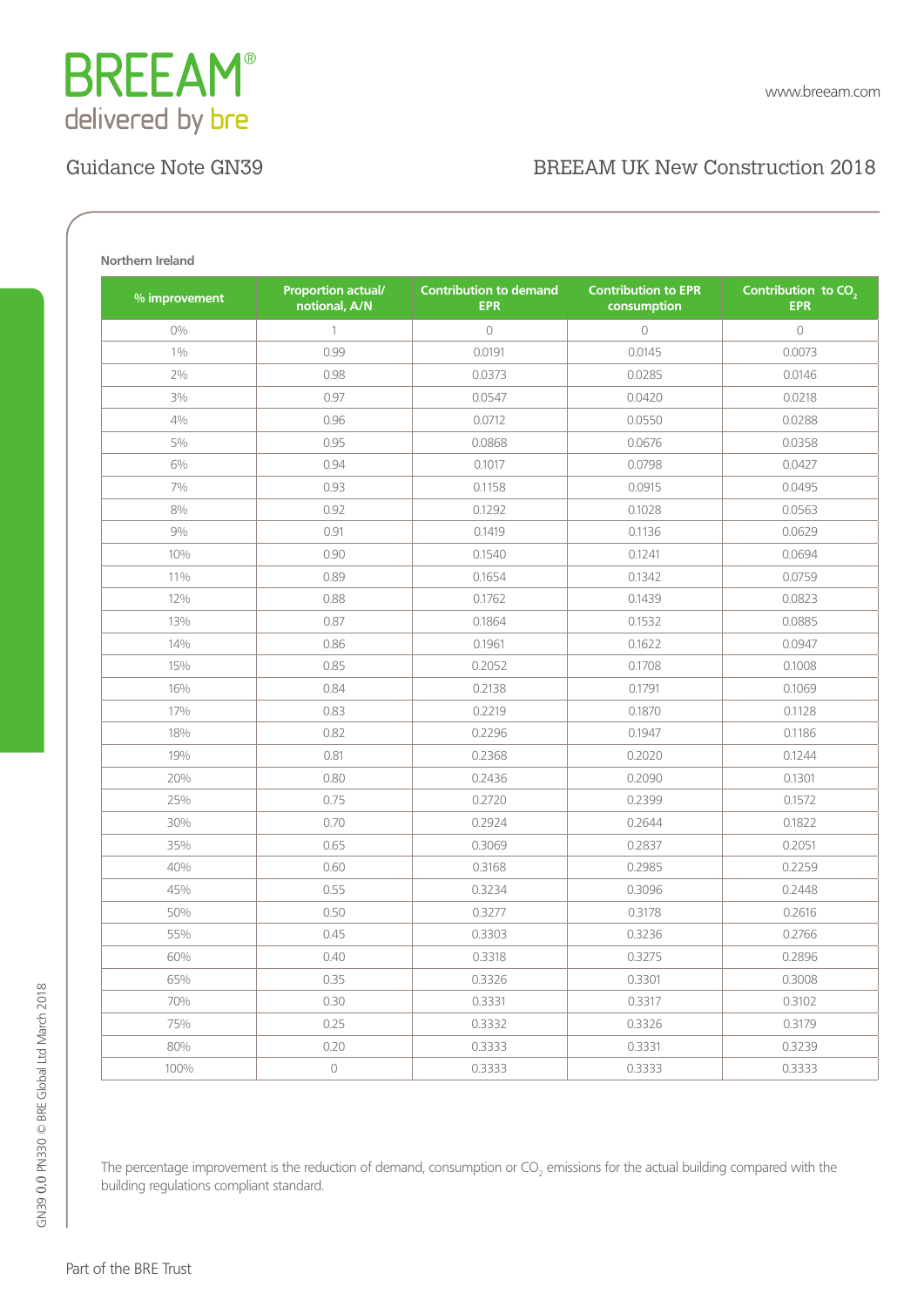

| % improvement | <b>Proportion actual/</b><br>notional, A/N | <b>Contribution to demand</b><br><b>EPR</b> | <b>Contribution to EPR</b><br>consumption | Contribution to CO <sub>2</sub><br><b>EPR</b> |
|---------------|--------------------------------------------|---------------------------------------------|-------------------------------------------|-----------------------------------------------|
| $O\%$         | $\mathbf{1}$                               | $\circ$                                     | $\sqrt{a}$                                | $\sqrt{a}$                                    |
| $1\%$         | 0.99                                       | 0.0265                                      | 0.0136                                    | 0.0098                                        |
| 2%            | 0.98                                       | 0.0511                                      | 0.0267                                    | 0.0195                                        |
| $3\%$         | 0.97                                       | 0.0739                                      | 0.0394                                    | 0.0290                                        |
| 4%            | 0.96                                       | 0.0951                                      | 0.0517                                    | 0.0382                                        |
| 5%            | 0.95                                       | 0.1148                                      | 0.0636                                    | 0.0473                                        |
| 6%            | 0.94                                       | 0.1330                                      | 0.0752                                    | 0.0562                                        |
| 7%            | 0.93                                       | 0.1499                                      | 0.0863                                    | 0.0649                                        |
| 8%            | 0.92                                       | 0.1655                                      | 0.0971                                    | 0.0734                                        |
| 9%            | 0.91                                       | 0.1799                                      | 0.1075                                    | 0.0818                                        |
| 10%           | 0.90                                       | 0.1933                                      | 0.1176                                    | 0.0899                                        |
| 11%           | 0.89                                       | 0.2056                                      | 0.1274                                    | 0.0979                                        |
| 12%           | 0.88                                       | 0.2169                                      | 0.1367                                    | 0.1057                                        |
| 13%           | 0.87                                       | 0.2274                                      | 0.1458                                    | 0.1133                                        |
| 14%           | 0.86                                       | 0.2370                                      | 0.1546                                    | 0.1208                                        |
| 15%           | 0.85                                       | 0.2458                                      | 0.1630                                    | 0.1281                                        |
| 16%           | 0.84                                       | 0.2540                                      | 0.1711                                    | 0.1352                                        |
| 17%           | 0.83                                       | 0.2614                                      | 0.1789                                    | 0.1422                                        |
| 18%           | 0.82                                       | 0.2682                                      | 0.1865                                    | 0.1490                                        |
| 19%           | 0.81                                       | 0.2745                                      | 0.1937                                    | 0.1556                                        |
| 20%           | 0.80                                       | 0.2802                                      | 0.2007                                    | 0.1621                                        |
| 25%           | 0.75                                       | 0.3021                                      | 0.2318                                    | 0.1921                                        |
| 30%           | 0.70                                       | 0.3156                                      | 0.2569                                    | 0.2183                                        |
| 35%           | 0.65                                       | 0.3237                                      | 0.2771                                    | 0.2412                                        |
| 40%           | 0.60                                       | 0.3284                                      | 0.2929                                    | 0.2607                                        |
| 45%           | 0.55                                       | 0.3309                                      | 0.3051                                    | 0.2773                                        |
| 50%           | 0.50                                       | 0.3322                                      | 0.3143                                    | 0.2912                                        |
| 55%           | 0.45                                       | 0.3329                                      | 0.3210                                    | 0.3026                                        |
| 60%           | 0.40                                       | 0.3332                                      | 0.3258                                    | 0.3117                                        |
| 65%           | 0.35                                       | 0.3333                                      | 0.3290                                    | 0.3188                                        |
| 70%           | 0.30                                       | 0.3333                                      | 0.3310                                    | 0.3242                                        |
| 75%           | 0.25                                       | 0.3333                                      | 0.3322                                    | 0.3280                                        |
| 80%           | 0.20                                       | 0.3333                                      | 0.3329                                    | 0.3306                                        |
| 100%          | $\bigcirc$                                 | 0.3333                                      | 0.3333                                    | 0.3333                                        |

The percentage improvement is the reduction of demand, consumption or CO<sub>2</sub> emissions for the actual building compared with the building regulations compliant standard.